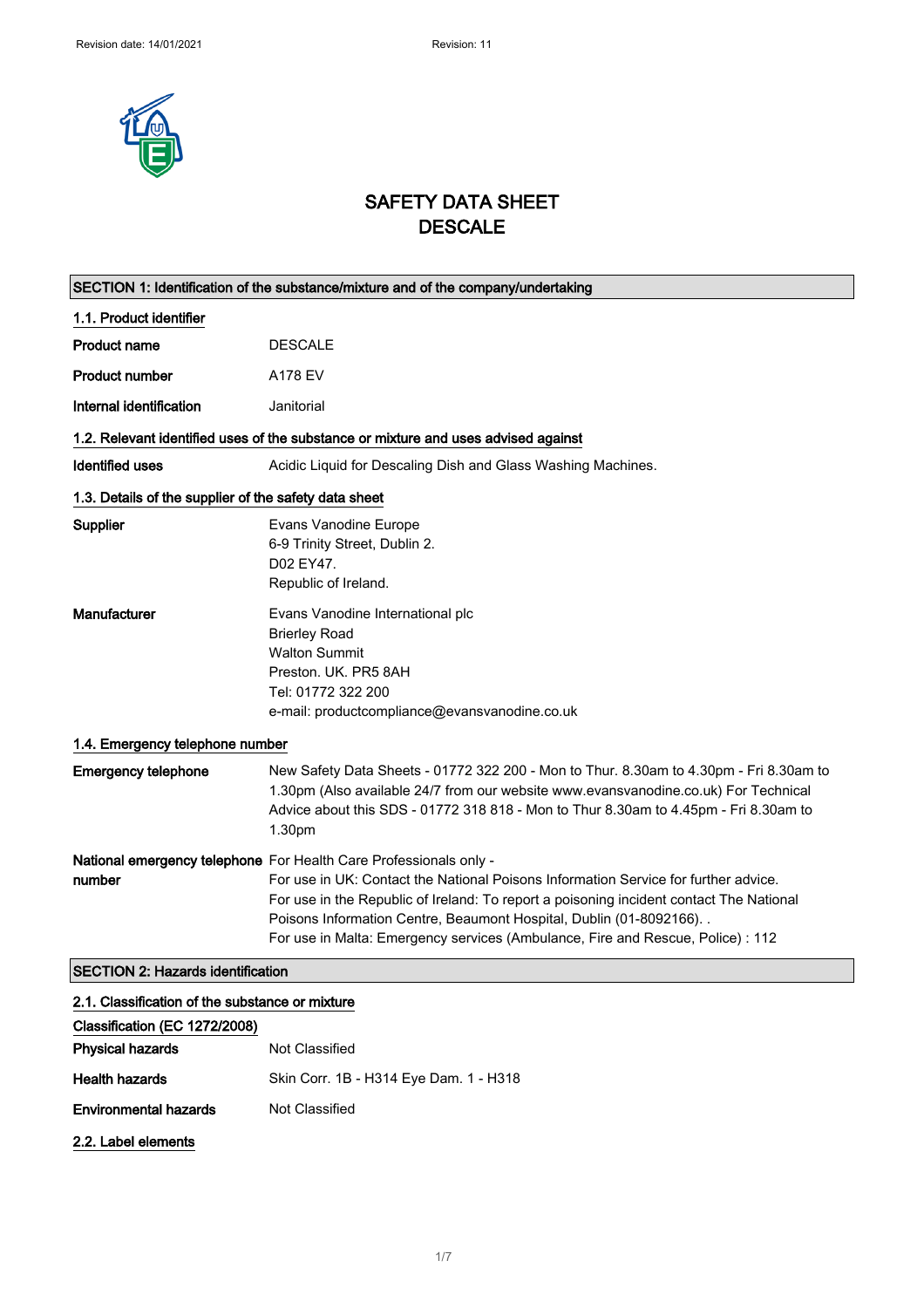#### Hazard pictograms



| Signal word                     | Danger                                                                                                                                                                                                                                                                                                                                                                                                                                                                                                                                                                                                                                                                                                                                          |
|---------------------------------|-------------------------------------------------------------------------------------------------------------------------------------------------------------------------------------------------------------------------------------------------------------------------------------------------------------------------------------------------------------------------------------------------------------------------------------------------------------------------------------------------------------------------------------------------------------------------------------------------------------------------------------------------------------------------------------------------------------------------------------------------|
| <b>Hazard statements</b>        | H314 Causes severe skin burns and eye damage.                                                                                                                                                                                                                                                                                                                                                                                                                                                                                                                                                                                                                                                                                                   |
| <b>Precautionary statements</b> | P102 Keep out of reach of children.<br>P <sub>260</sub> Do not breathe mist.<br>P280 Wear protective gloves/ protective clothing/ eye protection/ face protection.<br>P301+P330+P331 IF SWALLOWED: Rinse mouth. Do NOT induce vomiting.<br>P303+P361+P353 IF ON SKIN (or hair): Take off immediately all contaminated clothing.<br>Rinse skin with water or shower.<br>P304+P340 IF INHALED: Remove person to fresh air and keep comfortable for breathing.<br>P305+P351+P338 IF IN EYES: Rinse cautiously with water for several minutes. Remove<br>contact lenses, if present and easy to do. Continue rinsing.<br>P315 Get immediate medical advice/ attention.<br>P501 Dispose of contents/ container in accordance with local regulations. |
| Contains                        | PHOSPHORIC ACID                                                                                                                                                                                                                                                                                                                                                                                                                                                                                                                                                                                                                                                                                                                                 |

# 2.3. Other hazards

This product does not contain any substances classified as PBT or vPvB.

| $\frac{1}{100}$ product about 110, contain any capotanteed chacement as referred |                                                                                                          |        |
|----------------------------------------------------------------------------------|----------------------------------------------------------------------------------------------------------|--------|
| <b>SECTION 3: Composition/information on ingredients</b>                         |                                                                                                          |        |
| 3.2. Mixtures                                                                    |                                                                                                          |        |
| <b>PHOSPHORIC ACID</b>                                                           |                                                                                                          | 30-60% |
| CAS number: 7664-38-2                                                            | FC number: 231-633-2                                                                                     |        |
|                                                                                  | Spec Conc Limits :- Skin Corr. 1B (H314) ≥ 25%, Skin Irrit. 2 (H315) >10% <25%, Eye Irrit. 2 (H319) >10% |        |
| Classification<br>Skin Corr. 1B - H314<br>Eye Dam. 1 - H318                      |                                                                                                          |        |
|                                                                                  | The Full Text for all R-Phrases and Hazard Statements are Displayed in Section 16.                       |        |
| <b>SECTION 4: First aid measures</b>                                             |                                                                                                          |        |

| 4.1. Description of first aid measures |                                                                                                                                                                                                                                                |
|----------------------------------------|------------------------------------------------------------------------------------------------------------------------------------------------------------------------------------------------------------------------------------------------|
| Inhalation                             | Unlikely route of exposure as the product does not contain volatile substances. If spray/mist<br>has been inhaled, proceed as follows. Move affected person to fresh air and keep warm and<br>at rest in a position comfortable for breathing. |
| Ingestion                              | Do not induce vomiting. Rinse mouth thoroughly with water. Give plenty of water to drink. Get<br>medical attention immediately.                                                                                                                |
| <b>Skin contact</b>                    | Wash with plenty of water. Get medical attention promptly if symptoms occur after washing.                                                                                                                                                     |
| Eye contact                            | Rinse immediately with plenty of water. Remove any contact lenses and open eyelids wide<br>apart. Continue to rinse. Get medical attention immediately.                                                                                        |
|                                        | 4.2. Most important symptoms and effects, both acute and delayed                                                                                                                                                                               |
|                                        |                                                                                                                                                                                                                                                |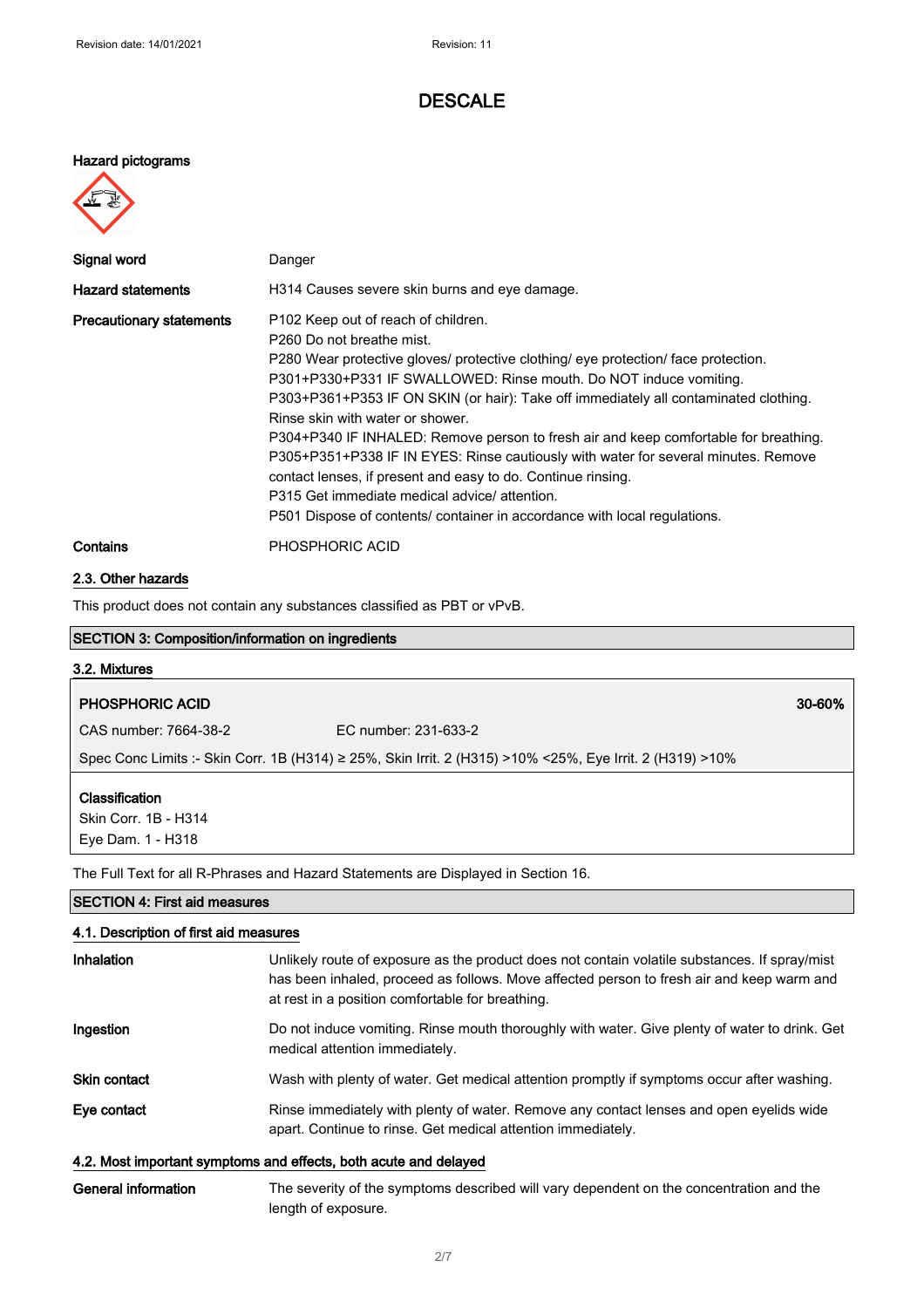| Inhalation                                                 | Irritation of nose, throat and airway.                                                                                                                                                                                                       |
|------------------------------------------------------------|----------------------------------------------------------------------------------------------------------------------------------------------------------------------------------------------------------------------------------------------|
| Ingestion                                                  | May cause chemical burns in mouth and throat.                                                                                                                                                                                                |
| Skin contact                                               | Burning pain and severe corrosive skin damage. May cause serious chemical burns to the<br>skin.                                                                                                                                              |
| Eye contact                                                | Severe irritation, burning and tearing. Prolonged contact causes serious eye and tissue<br>damage.                                                                                                                                           |
|                                                            | 4.3. Indication of any immediate medical attention and special treatment needed                                                                                                                                                              |
| Notes for the doctor                                       | Treat symptomatically.                                                                                                                                                                                                                       |
| <b>SECTION 5: Firefighting measures</b>                    |                                                                                                                                                                                                                                              |
| 5.1. Extinguishing media                                   |                                                                                                                                                                                                                                              |
| Suitable extinguishing media                               | The product is not flammable. Use fire-extinguishing media suitable for the surrounding fire.                                                                                                                                                |
| 5.2. Special hazards arising from the substance or mixture |                                                                                                                                                                                                                                              |
| Specific hazards                                           | Thermal decomposition or combustion products may include the following substances:<br>Irritating gases or vapours.                                                                                                                           |
| 5.3. Advice for firefighters                               |                                                                                                                                                                                                                                              |
| Special protective equipment<br>for firefighters           | Wear positive-pressure self-contained breathing apparatus (SCBA) and appropriate protective<br>clothing.                                                                                                                                     |
| <b>SECTION 6: Accidental release measures</b>              |                                                                                                                                                                                                                                              |
|                                                            | 6.1. Personal precautions, protective equipment and emergency procedures                                                                                                                                                                     |
| <b>Personal precautions</b>                                | Wear protective clothing, gloves, eye and face protection. For personal protection, see<br>Section 8.                                                                                                                                        |
| 6.2. Environmental precautions                             |                                                                                                                                                                                                                                              |
| <b>Environmental precautions</b>                           | Spillages or uncontrolled discharges into watercourses must be reported immediately to the<br>Environmental Agency or other appropriate regulatory body.                                                                                     |
| 6.3. Methods and material for containment and cleaning up  |                                                                                                                                                                                                                                              |
| Methods for cleaning up                                    | Small Spillages: Flush away spillage with plenty of water. Large Spillages: Contain and<br>absorb spillage with sand, earth or other non-combustible material. Collect and place in<br>suitable waste disposal containers and seal securely. |
| 6.4. Reference to other sections                           |                                                                                                                                                                                                                                              |
| Reference to other sections                                | For personal protection, see Section 8.                                                                                                                                                                                                      |
| <b>SECTION 7: Handling and storage</b>                     |                                                                                                                                                                                                                                              |
| 7.1. Precautions for safe handling                         |                                                                                                                                                                                                                                              |
| <b>Usage precautions</b>                                   | Wear protective clothing, gloves, eye and face protection. DO NOT mix with other chemicals.                                                                                                                                                  |
|                                                            | 7.2. Conditions for safe storage, including any incompatibilities                                                                                                                                                                            |
| Storage precautions                                        | Keep only in the original container in a cool, well-ventilated place. Store away from the<br>following materials: Oxidising materials. (eg Hypochlorite / Bleach)                                                                            |
| 7.3. Specific end use(s)                                   |                                                                                                                                                                                                                                              |
| Specific end use(s)                                        | The identified uses for this product are detailed in Section 1.2.                                                                                                                                                                            |
| Usage description                                          | See Product Information Sheet & Label for detailed use of this product.                                                                                                                                                                      |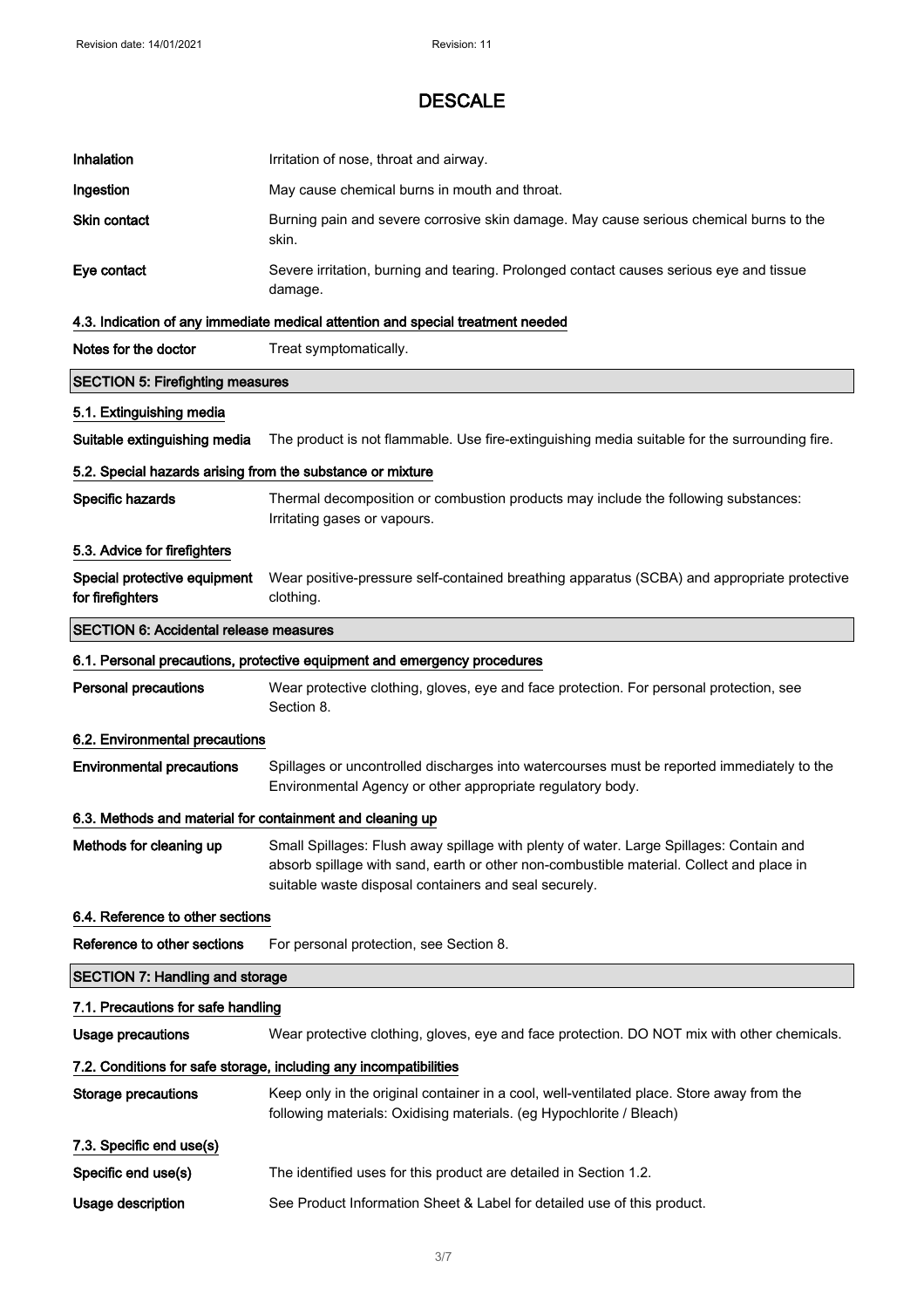## SECTION 8: Exposure controls/Personal protection

### 8.1. Control parameters

#### Occupational exposure limits

# PHOSPHORIC ACID

Long-term exposure limit (8-hour TWA): WEL 1 mg/m<sup>3</sup> Short-term exposure limit (15-minute): WEL 2 mg/m<sup>3</sup> WEL = Workplace Exposure Limit.

### 8.2. Exposure controls

#### Protective equipment



| Appropriate engineering<br>controls                        | Not applicable.                                                                   |
|------------------------------------------------------------|-----------------------------------------------------------------------------------|
| Eye/face protection                                        | The following protection should be worn: Chemical splash goggles or face shield.  |
| <b>Hand protection</b>                                     | Wear protective gloves. (Household rubber gloves.)                                |
| <b>Respiratory protection</b>                              | Respiratory protection not required.                                              |
| <b>SECTION 9: Physical and chemical properties</b>         |                                                                                   |
| 9.1. Information on basic physical and chemical properties |                                                                                   |
| Appearance                                                 | Liquid.                                                                           |
| Colour                                                     | Clear. Colourless.                                                                |
| Odour                                                      | Faint                                                                             |
| рH                                                         | pH (concentrated solution): 0.15                                                  |
| <b>Melting point</b>                                       | $-4^{\circ}$ C                                                                    |
| Initial boiling point and range                            | 105°C @ 760 mm Hg                                                                 |
| Flash point                                                | Boils without flashing.                                                           |
| <b>Relative density</b>                                    | 1.200 @ 20°C                                                                      |
| Solubility(ies)                                            | Soluble in water.                                                                 |
| 9.2. Other information                                     |                                                                                   |
| <b>SECTION 10: Stability and reactivity</b>                |                                                                                   |
| 10.1. Reactivity                                           |                                                                                   |
| Reactivity                                                 | Reacts with alkalis and generates heat.                                           |
| 10.2. Chemical stability                                   |                                                                                   |
| <b>Stability</b>                                           | No particular stability concerns.                                                 |
| 10.3. Possibility of hazardous reactions                   |                                                                                   |
| Possibility of hazardous<br>reactions                      | See sections 10.1, 10.4 & 10.5                                                    |
| 10.4. Conditions to avoid                                  |                                                                                   |
| Conditions to avoid                                        | There are no known conditions that are likely to result in a hazardous situation. |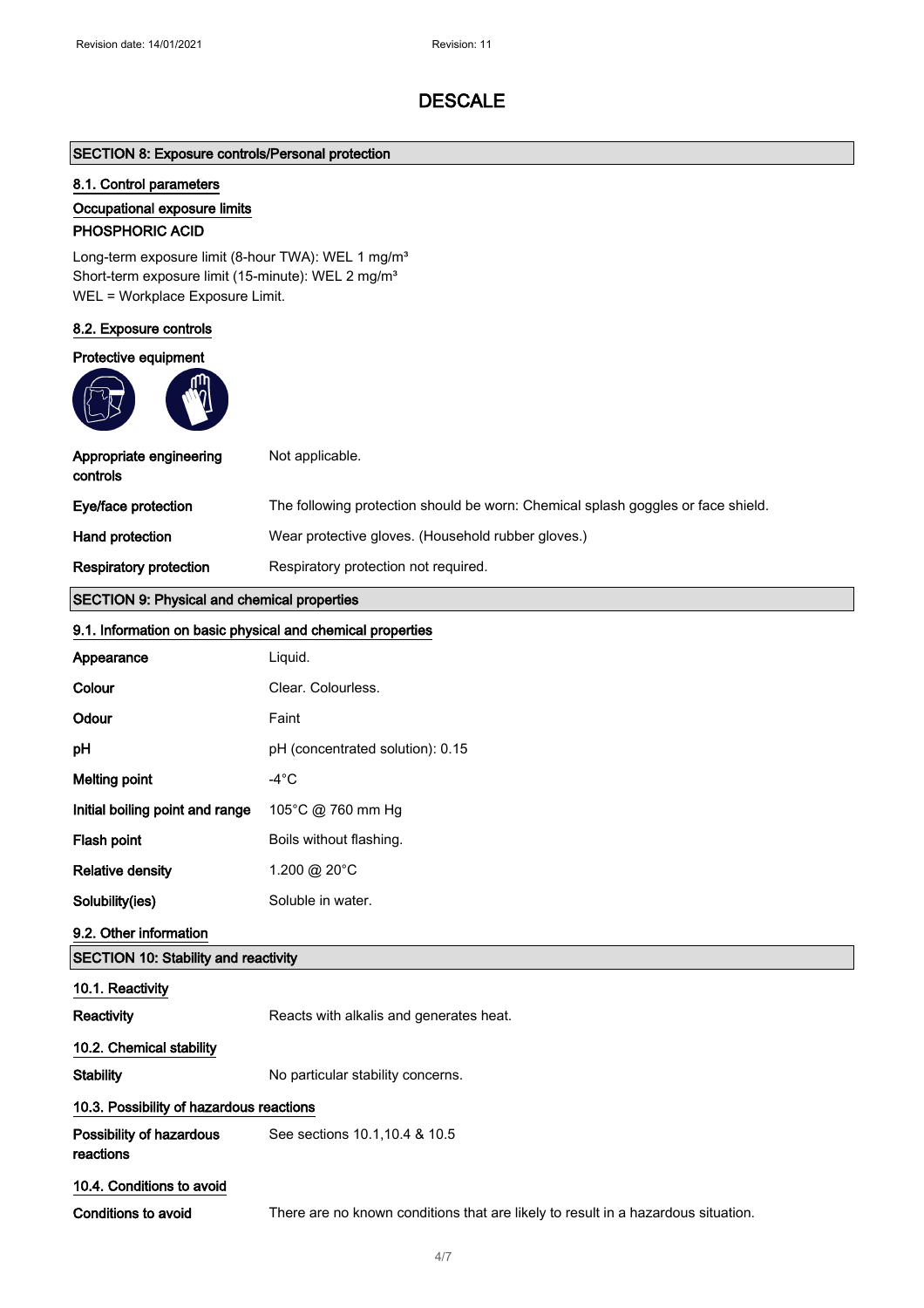| 10.5. Incompatible materials                 |                                                                                                                                                                                                                                                                                          |
|----------------------------------------------|------------------------------------------------------------------------------------------------------------------------------------------------------------------------------------------------------------------------------------------------------------------------------------------|
| Materials to avoid                           | Strong alkalis. Chlorine releasing materials will liberate toxic chlorine gas.                                                                                                                                                                                                           |
| 10.6. Hazardous decomposition products       |                                                                                                                                                                                                                                                                                          |
| Hazardous decomposition<br>products          | No known hazardous decomposition products.                                                                                                                                                                                                                                               |
| <b>SECTION 11: Toxicological information</b> |                                                                                                                                                                                                                                                                                          |
| 11.1. Information on toxicological effects   |                                                                                                                                                                                                                                                                                          |
| <b>Toxicological effects</b>                 | We have not carried out any animal testing for this product. Any ATE figures quoted below are<br>from Toxicity Classifications that have been carried out using ATE (Acute Toxicity Estimate)<br>Calculation Method using LD50 or ATE figures provided by the Raw Material Manufacturer. |
| <b>SECTION 12: Ecological information</b>    |                                                                                                                                                                                                                                                                                          |
| Ecotoxicity                                  | The product may affect the acidity (pH) of water which may have hazardous effects on aquatic<br>organisms.                                                                                                                                                                               |
| 12.1. Toxicity                               |                                                                                                                                                                                                                                                                                          |
| <b>Toxicity</b>                              | We have not carried out any Aquatic testing, therefore we have no Aquatic Toxicity Data<br>specifically for this product. The Aquatic Toxicity Data, where provided by the raw material<br>manufacturer for ingredients with aquatic toxicity, can be made available on request.         |
| 12.2. Persistence and degradability          |                                                                                                                                                                                                                                                                                          |
|                                              | Persistence and degradability This product, at use dilutions, is readily broken down in biological effluent treatment plants.                                                                                                                                                            |
| 12.3. Bioaccumulative potential              |                                                                                                                                                                                                                                                                                          |
| <b>Bioaccumulative potential</b>             | The product does not contain any substances expected to be bioaccumulating.                                                                                                                                                                                                              |
| 12.4. Mobility in soil                       |                                                                                                                                                                                                                                                                                          |
| <b>Mobility</b>                              | Not known.                                                                                                                                                                                                                                                                               |
| 12.5. Results of PBT and vPvB assessment     |                                                                                                                                                                                                                                                                                          |
| Results of PBT and vPvB<br>assessment        | This product does not contain any substances classified as PBT or vPvB.                                                                                                                                                                                                                  |
| 12.6. Other adverse effects                  |                                                                                                                                                                                                                                                                                          |
| Other adverse effects                        | Not known.                                                                                                                                                                                                                                                                               |
| <b>SECTION 13: Disposal considerations</b>   |                                                                                                                                                                                                                                                                                          |
| 13.1. Waste treatment methods                |                                                                                                                                                                                                                                                                                          |
| <b>Disposal methods</b>                      | Discharge used solutions to drain. Small amounts (less than 5 Litres) of unwanted product<br>may be flushed with water to sewer. Larger volumes must be sent for disposal as special<br>waste. Rinse out empty container with water and consign to normal waste.                         |
| <b>SECTION 14: Transport information</b>     |                                                                                                                                                                                                                                                                                          |
| 14.1. UN number                              |                                                                                                                                                                                                                                                                                          |
| UN No. (ADR/RID)                             | 3264                                                                                                                                                                                                                                                                                     |
| UN No. (IMDG)                                | 3264                                                                                                                                                                                                                                                                                     |
| UN No. (ICAO)                                | 3264                                                                                                                                                                                                                                                                                     |
| 14.2. UN proper shipping name                |                                                                                                                                                                                                                                                                                          |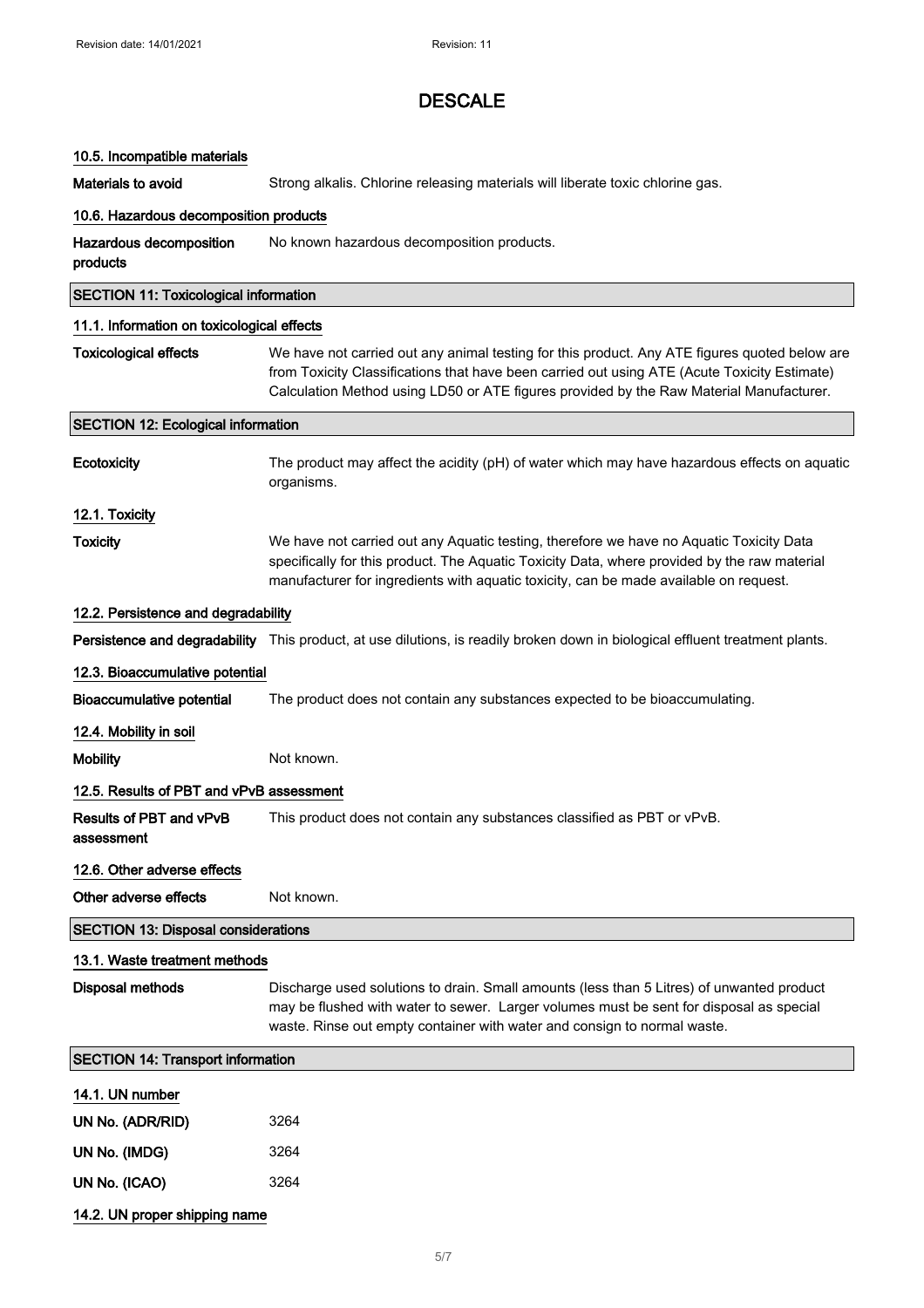| Proper shipping name<br>(ADR/RID) | CORROSIVE LIQUID, ACIDIC, INORGANIC, N.O.S. (phophoric acid solution)                                    |  |
|-----------------------------------|----------------------------------------------------------------------------------------------------------|--|
|                                   | <b>Proper shipping name (IMDG)</b> CORROSIVE LIQUID, ACIDIC, INORGANIC, N.O.S. (phophoric acid solution) |  |
|                                   | Proper shipping name (ICAO) CORROSIVE LIQUID, ACIDIC, INORGANIC, N.O.S. (phophoric acid solution)        |  |
| 14.3. Transport hazard class(es)  |                                                                                                          |  |
| <b>ADR/RID class</b>              | Class 8 : Corrosive Substances.                                                                          |  |
| <b>ADR/RID label</b>              | 8                                                                                                        |  |
| <b>IMDG class</b>                 | Class 8 : Corrosive Substances.                                                                          |  |
| ICAO class/division               | Class 8 : Corrosive Substances.                                                                          |  |
| <b>Transport labels</b>           |                                                                                                          |  |



| 14.4. Packing group          |   |  |
|------------------------------|---|--|
| <b>ADR/RID packing group</b> | Ш |  |
| <b>IMDG packing group</b>    | Ш |  |
| ICAO packing group           | Ш |  |
|                              |   |  |

# 14.5. Environmental hazards

Environmentally hazardous substance/marine pollutant No.

14.6. Special precautions for user

EmS F-A, S-B

Tunnel restriction code (E)

# 14.7. Transport in bulk according to Annex II of MARPOL and the IBC Code

**Transport in bulk according to** Not relevant. for a packaged product. Annex II of MARPOL 73/78 and the IBC Code

#### SECTION 15: Regulatory information

### 15.1. Safety, health and environmental regulations/legislation specific for the substance or mixture

| EU legislation | Safety Data Sheet prepared in accordance with REACH Commission Regulation (EU) No<br>2015/830 (which amends Regulation (EC) No 453/2010 & 1907/2006).      |
|----------------|------------------------------------------------------------------------------------------------------------------------------------------------------------|
|                | The product is as classified under GHS/CLP- Regulation (EC) No 1272/2008 classification,<br>labelling & packaging of substances & mixtures.                |
|                | Ingredients are listed with classification under GHS/CLP - Regulation (EC) No 1272/2008<br>classification, labelling & packaging of substances & mixtures. |

### 15.2. Chemical safety assessment

No chemical safety assessment has been carried out as not applicable as this product is a mixture.

# SECTION 16: Other information